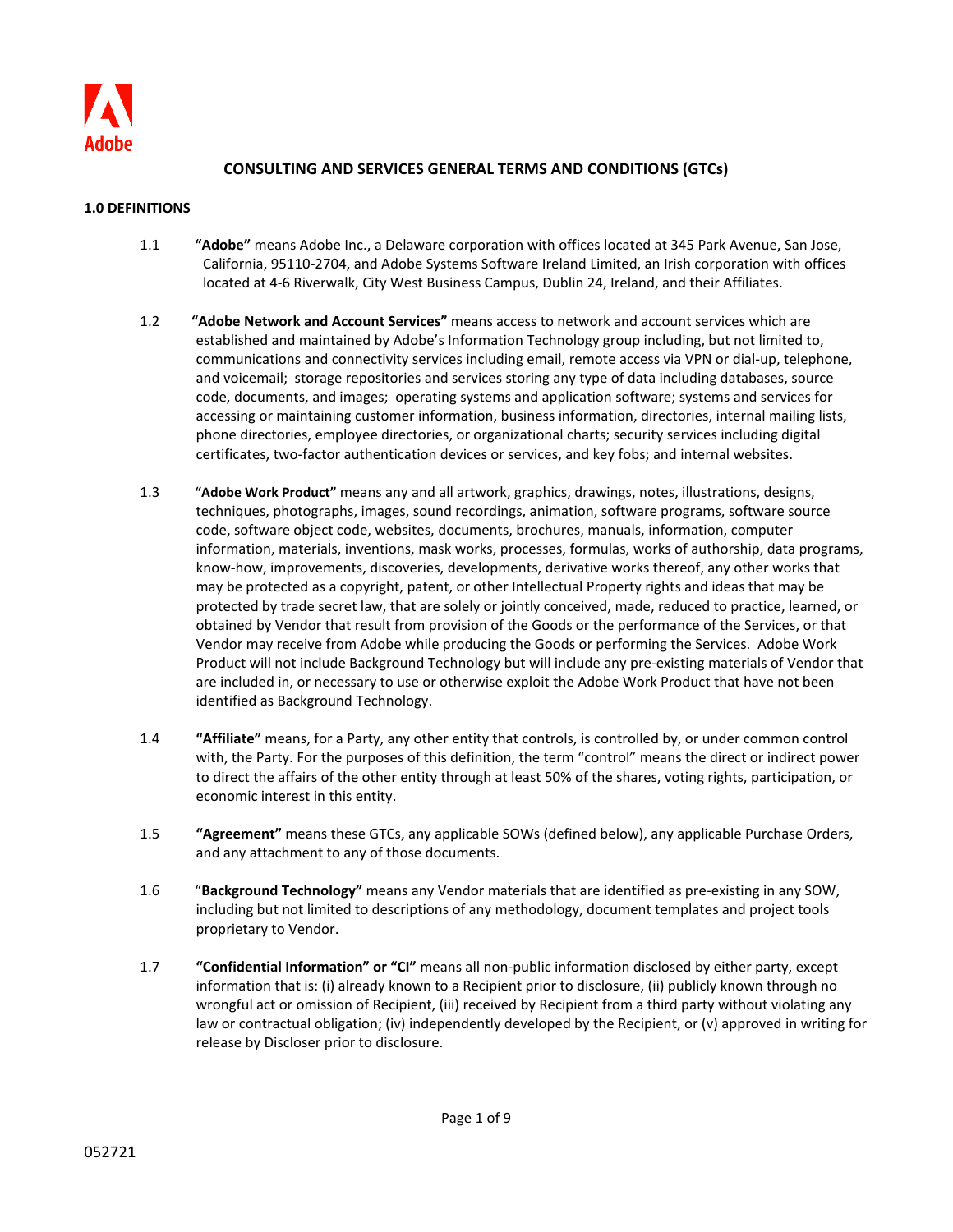- 1.8 **"Deliverables"** means Services or Products (including Adobe Work Product or parts of it) specified in an SOW to be delivered to Adobe.
- 1.9 **"Intellectual Property"** means all current and future copyrights, trademarks, trade names, logos, service marks, trade secrets, patents, utility models, design rights, know-how and applications, moral rights, database rights, contract rights, and other proprietary rights now or hereafter recognized by the laws of any jurisdiction or country, and any applications, registrations, reissues and renewals of the same, throughout the world.
- 1.10 "**Products"** means tangible items to be delivered to Adobe as part of an SOW or other relevant document
- 1.11 **"Purchase Order" or "PO"** means a document issued by Adobe authorizing a purchase of Services or Products subject to the terms and conditions stated in these GTCs, any applicable SOW, and any applicable attachments.
- 1.12 **"Scope of Work" ("SOW")** means a description of Services to be performed by Vendor.
- 1.13 **"Services"** means the services provided to Adobe pursuant to these GTCs in accordance with the milestones, performance objectives, and deliverables set forth in each SOW.
- 1.14 "**Taxes**" means all applicable foreign, U.S. federal and state, local, municipal, and other taxes, fees, or costs not based on Adobe's net income or capital, including without limitation any sales of goods and services, excise, value added, withholding, import/export, social security, unemployment and similar taxes, and any fees, penalties and interest associated with any of the foregoing.
- 1.15 "**Vendor**" means the person or entity supplying the Products or Services under the Agreement.

### **2.0 PROVISION OF SERVICES**

- 2.1 **Agreement; Acceptance.** This Agreement isthe complete and binding contract between Adobe and Vendor. Vendor's commencement of work on the Services will constitute Vendor's acceptance of this Agreement. Adobe objects to and rejects any proposal for additional or different terms, or any attempt by Vendor, either orally or in writing, to vary any of the terms of this Agreement, even if Adobe pays Vendor based on an invoice from Vendor containing additional or different terms.
- 2.2 **Relationship of Parties; Independent Contractor; Agency.** Vendor will perform the Services under Adobe's general direction, but Vendor will determine, in Vendor's sole discretion, the manner and means by which the Services are accomplished, subject to the express condition that Vendor will at all times comply with all applicable laws and follow all guidelines and policies provided by Adobe. Vendor, and its employees, agents, and subcontractors are independent contractors and are not agents or employees of Adobe. Vendor has no authority to bind Adobe by contract or otherwise.
- 2.3 **SOW; Changes to SOW.** Deliverables will be specified in individual SOWs, and Vendor will provide Products or Services in accordance with the Deliverables and any other provisions in the SOWs, including milestones. The parties may, without invalidating this Agreement, negotiate changes to the Deliverables as appropriate.
- 2.4 **Delivery.** Time is of the essence, and if delivery of Products or rendering of Services is not completed by the designated time, Adobe reserves the right, in addition to its other rights and remedies, to terminate this Agreement by notice, effective when received by Vendor, as to Products not yet received or Services not yet rendered and to purchase substitute items or services elsewhere and charge Vendor for any loss or additional expense incurred.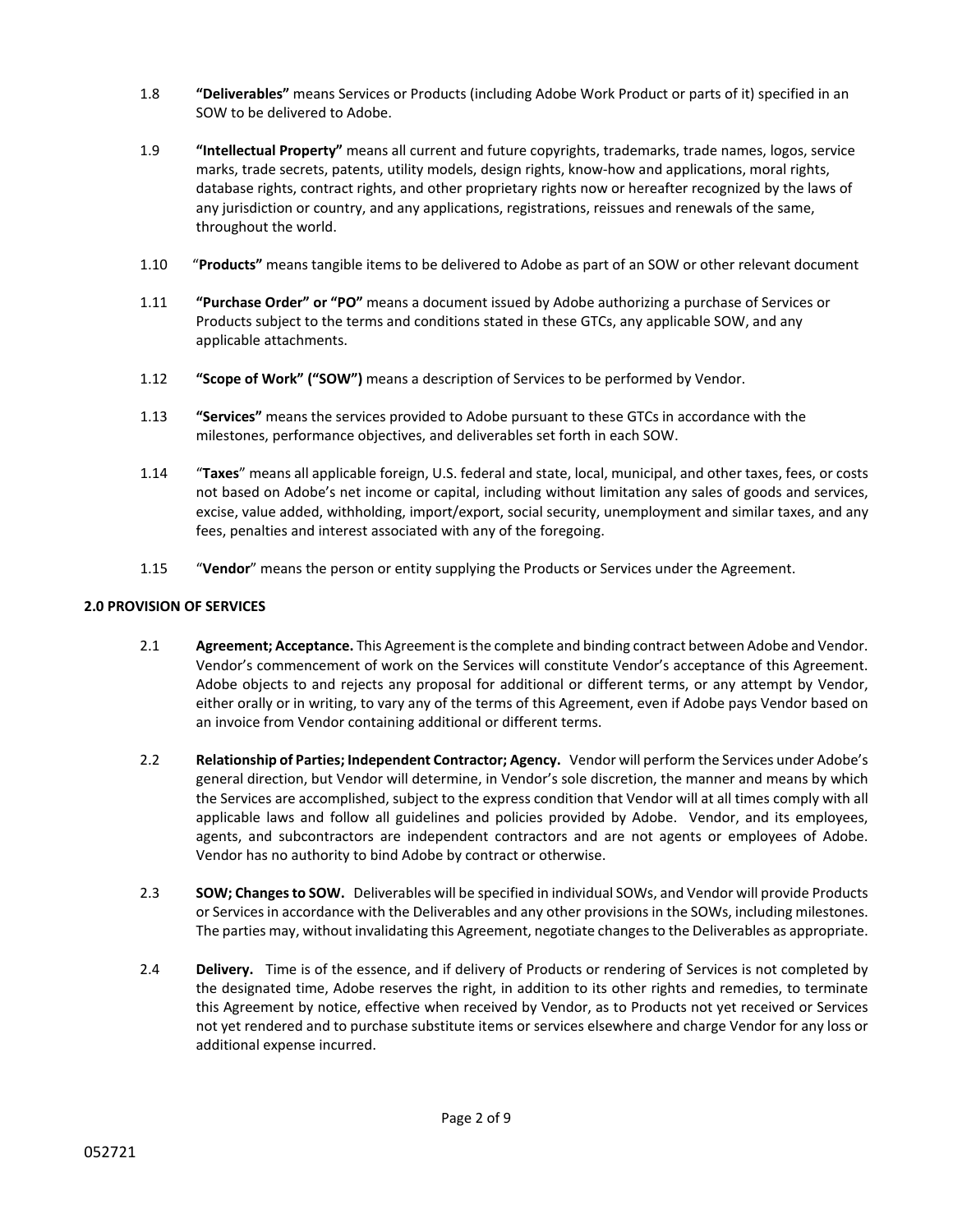- 2.5 **Inspection; Testing.** Vendor will perform testing and employ sufficient quality assurance standards to assure that the Deliverables provided to Adobe are in accordance with the SOW(s), conform to mutually agreed upon requirements, and any specifications. Each Deliverable must be submitted to Adobe for review and approval prior to acceptance by Adobe. Adobe may test each release of the Deliverables. If any release of the Deliverables fails to conform to the applicable requirements or specifications, or if Vendor fails to provide the Deliverables in accordance with the SOW, Adobe will notify Vendor in writing, and Vendor will have an additional 10 calendar days (or a different time period as agreed in writing by Adobe) (the "Correction Period") in which to correct, modify or deliver the Deliverables. If the Deliverables fail to meet the requirements or specifications at the end of the Correction Period, then Adobe may (1) extend the Correction (2) terminate the Agreement and return the applicable Deliverables, and Vendor will refund to Adobe any consideration previously given to Vendor relating to the Deliverable, or (3) supply, correct or complete the Deliverable and either offset Adobe's costs incurred or receive a refund from Vendor for those costs paid by Adobe.
- 2.6 **Acceptance; Title.** Payment for Services delivered will not constitute acceptance. Adobe may inspect the results of the Services and reject any or all of the Deliverables that are in Adobe's judgment defective or nonconforming, within 30 days of delivery.
- 2.7 **Force Majeure.** Either party may delay delivery or acceptance due to causes beyond its control, such as government action or failure of the government to act where action is required, fire, earthquake, terrorist attack, or unusually severe weather.
- 2.8 **Effective Date.** The effective date of this Agreement is the date the initial Purchase Order is issued.
- 2.9 **Termination.** This Agreement may only be terminated pursuant to the following provisions:
	- (A) **Termination for Convenience.** Adobe may terminate any part of this Agreement for convenience. Upon receipt of notice of termination, Vendor will immediately stop all work, and will immediately cause any of its suppliers or subcontractors to stop work. Vendor will be paid for all acceptable work performed prior to the termination notice plus actual direct costs resulting from termination.
	- (B) **Termination for Cause.** Adobe may terminate this Agreement for cause if Vendor defaults or fails to comply with the Agreement.
	- (C) **Termination for Other Events.** This Agreement will terminate for cause without notice upon (i) the institution by or against Vendor of insolvency, receivership, bankruptcy, or similar proceedings, (ii) Vendor making an assignment for the benefit of creditors, (iii) Vendor's dissolution, or (iv) Vendor ceasing or threatening to cease carrying on business.
- 2.10 **Assignment; Subcontracting.** Neither party may assign, delegate or subcontract any part of this Agreement without the other party's prior written approval. Notwithstanding the foregoing, either may assign this Agreement in its entirety to a surviving person or entity under a merger or acquisition by providing written notice to the non-assigning party, preferably in advance, but in any case, within a commercially reasonable time frame after such merger or acquisition, not to exceed thirty (30) days, only if any Assignee will be bound by all of the applicable provisions of this Agreement. Adobe reserves the right to terminate the Agreement once the assignment notice is provided.
- 2.11 **Terms.** Adobe will pay Vendor the amounts specified in the applicable SOW and in accordance with the applicable schedule stated in the SOW. Payment of fee is contingent on Vendor's compliance with these GTCs, including any acceptance terms, and any additional conditions stated on the SOW.
- 2.12 **Facilities; Expenses; Insurance; Licenses.** At its own cost and without reimbursement by Adobe, Vendor will: (a) provide its own facilities and incur all necessary expenses to perform the Services or provide Goods; and (b) prior to the effective date of this Agreement, procure and maintain, at its sole cost and expense, at all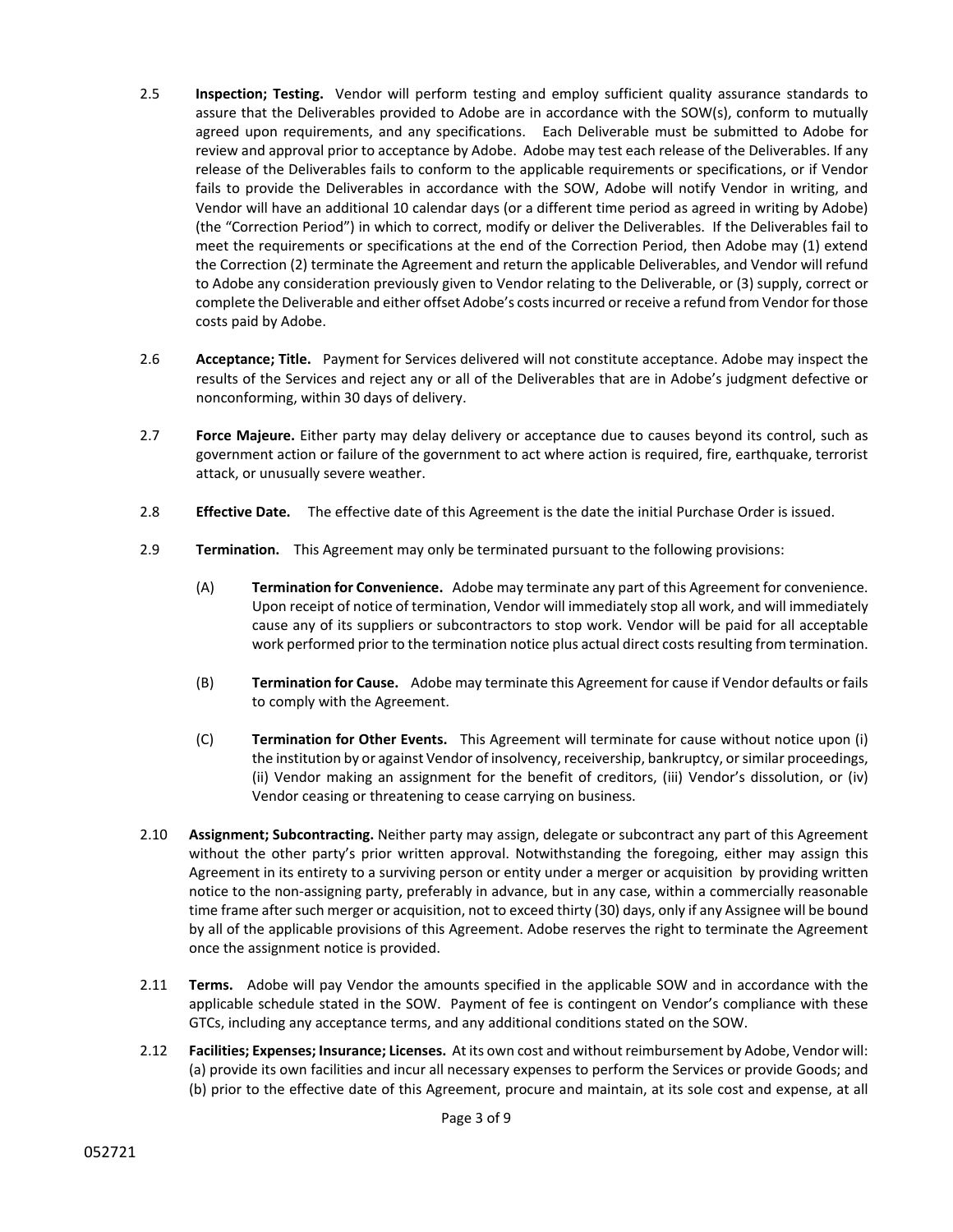times during the term of the Agreement and for a period of three (3) years thereafter, the insurance coverage for not less than the limits described in Adobe's Vendor Insurance Requirements at [https://www.adobe.com/content/dam/acom/en/legal/documents/Vendor-Insurance-Requirements-](https://www.adobe.com/content/dam/acom/en/legal/documents/Vendor-Insurance-Requirements-05032018.pdf)[05032018.pdf](https://www.adobe.com/content/dam/acom/en/legal/documents/Vendor-Insurance-Requirements-05032018.pdf) or as required by law, whichever is greater. The foregoing coverage shall name Adobe as an additional insured.

- 2.13 **Invoices.** Invoices should be submitted to Adobe within five (5) days from the invoice date and no later than 45 days after performance of Services or delivery of Products, unless otherwise stated on applicable SOWs. No invoice may be dated earlier than the initial performance date of the Services or delivery of the Products. Unless otherwise expressly provided in SOW or for countries where hardcopy invoicing is mandatory per local regulations, invoices must be submitted electronically via Ariba Network ID or Interactive PO invoicing link (Received via email).
- 2.14 **Taxes.** Unless otherwise specified in applicable SOWs, the prices stated include all Taxes. No part of payment to Vendor will be subject to withholding for Taxes, unless required by applicable law. Vendor will pay and indemnify Adobe for Taxes, fees, and penalties Adobe may incur in connection with this Agreement.
- 2.15 **Payment.** Adobe will issue payment to Vendor within 60 days from the date of acceptance by Adobe of the Products or Services, and acceptance of a valid invoice for the same.
- 2.16 **Setoff.** Adobe may deduct or set off any counterclaim it has with Vendor against any claims for money due or to become due from Adobe.

## **3.0 INTELLECTUAL PROPERTY**

- 3.1 **Assignment.** If Vendor creates any Adobe Work Product, Vendor automatically and irrevocably assigns to Adobe all rights, title and interests, including all Proprietary Rights, worldwide in and to the Adobe Work Product. Vendor also assigns all written releases (including model releases when person(s) appear in an Adobe Work Product) for all Adobe Work Product to Adobe.
- 3.2 **License Grant.** If Vendor provides any technology, software or related materials to Adobe, including Background Technology, Vendor grants to Adobe and its Affiliates a worldwide, non-exclusive, perpetual, irrevocable, fully-paid, sub-licensable and royalty-free license under all intellectual property or similar rights owned or controlled by Vendor to use that technology, software, and materials for the purposes stated in this Agreement and with rights to sublicense through multiple levels of distributors. This use includes, but is not limited to reproduction, creation of derivative works, distribution, publicly perform, and publicly display by all means now known or later developed. Vendor grants to Adobe, and to its existing and prospective contractors, Vendors, and customers, at no additional charge, a perpetual, irrevocable, worldwide, non-exclusive, non-transferable, fully paid up license under all of Vendor's Proprietary Rights , to; reproduce, use, perform, display, distribute, and create derivative works of the Background Technology as necessary to use or exploit the Deliverables.
- 3.3 **No Retention of Rights.** Vendor retains no rights to the Adobe Work Product and waives its rights to challenge the validity of Adobe's ownership of the Adobe Work Product.
- 3.4 **Enforcement.** Vendor agrees (a) to disclose promptly in writing to Adobe all Adobe Work Product and (b) that Adobe has a power of attorney to apply for and in Vendor's name, and to execute, any applications and assignments reasonably necessary to obtain any patent, copyright, trademark, or other statutory protection for the Adobe Work Product in Adobe's name as Adobe finds appropriate. These obligations to disclose, assist, and execute will survive termination or expiration of this Agreement.
- 3.5 **Waiver.** If Vendor has any rights to the Adobe Work Product that cannot be assigned to Adobe, including without limitation moral rights, Vendor unconditionally and irrevocably waives the enforcement of those rights, and all claims and causes of action of any kind against Adobe with respect to those rights, and agrees, at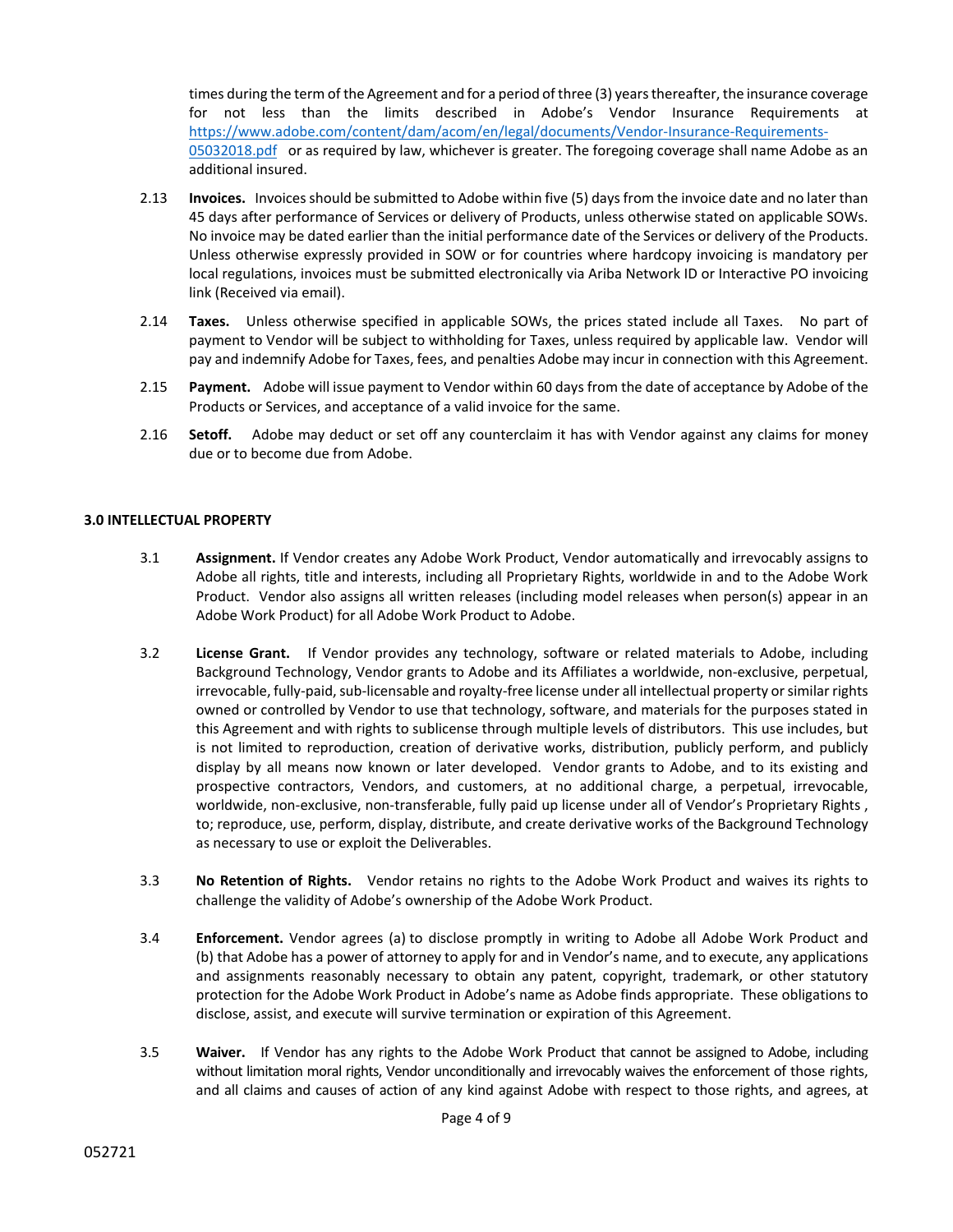Adobe's request and expense, to consent to and join in any action to enforce those rights. Adobe may use the Adobe Work Product with or without credit to Vendor.

- 3.6 **Materials of Adobe.** Adobe retains all rights to all materials or information provided to the Vendor, who may only use the materials or information to the extent necessary to perform the Services.
- 3.7 **Domain Names.** If Vendor is creating a website for Adobe as part of this Agreement, Vendor agrees that the website's domain name will be registered in Adobe's name, by Adobe, unless otherwise mutually agreed in writing by the parties. Vendor will work with Adobe to secure any domain names registered on Adobe's behalf.

### **4.0 RESPONSIBILITIES**

- 4.1 **Confidentiality**
	- 4.1.1 **General Obligations.** A party disclosing CI is referred to as "Discloser" and the party receiving CI is referred to as "Recipient". All information furnished by either party is confidential. Each party will use the other party's CI only as necessary to perform under this Agreement. The parties will only disclose the CI to persons or entities who need to know the information to perform under this Agreement, and who have, prior to disclosure by Recipient, agreed in writing to protect the Discloser's CI to the extent expressed in this Agreement. If a Recipient receives a court order or is otherwise required by law to disclose any CI, the Recipient will notify the Discloser immediately upon receipt of the court order or other document requiring disclosure so that the Discloser has time to object and move for a protective order. The Recipient will file any CI under seal or request that the court or administrative body seal the CI prior to the Recipient's disclosure. Except as may be required by a court order or law, each party's obligations regarding CI will remain in full force and effect in perpetuity. Notwithstanding anything contained in this Agreement, and where the Products or Services are provided in the United States, the parties understand that, pursuant to Section 1833 of Title 18, United States Code, the parties have the right to (a) disclose, either directly or indirectly, in confidence trade secrets to United States federal, state, and local government officials, or to an attorney, for the sole purpose of reporting or investigating a suspected violation of law; and (b) disclose trade secrets in a document filed in a lawsuit or other proceeding, but only if the filing is made under seal. Nothing in this Agreement is intended to conflict with 18 U.S.C. § 1833(b) or create liability for disclosures of trade secrets that are expressly allowed by 18 U.S.C. § 1833(b).
	- 4.1.2 **Privacy and Security.** If Provider will process, create, access, transmit, transfer, or store Adobe Confidential Information, including Personal Information, in any manner, Provider will comply with the Information Security and Privacy Requirements available at [https://www.adobe.com/content/dam/cc/en/legal/terms/enterprise/pdfs/2013/Information\\_Se](https://www.adobe.com/content/dam/cc/en/legal/terms/enterprise/pdfs/2013/Information_Security_and_Privacy_Requirements.pdf) curity and Privacy Requirements.pdf. In the event of any conflict between this Agreement (or any portion thereof) and the Information Security and Privacy Requirements, the terms of the Information Security and Privacy Requirements shall prevail.
	- 4.1.3 **Advertising.** Vendor will not advertise or publish the fact that Adobe has contracted to purchase Products or Services from Vendor, nor will Vendor disclose any information relating to this Agreement without Adobe's written permission. Adobe may use the name of Vendor in advertising, marketing, promotional and other materials, but Adobe will have no obligation to do so.
	- 4.1.4 **Background Checks**. Prior to beginning work for Adobe, all Vendor workers must pass a background check according to local standards. Vendor certifies that background checks have been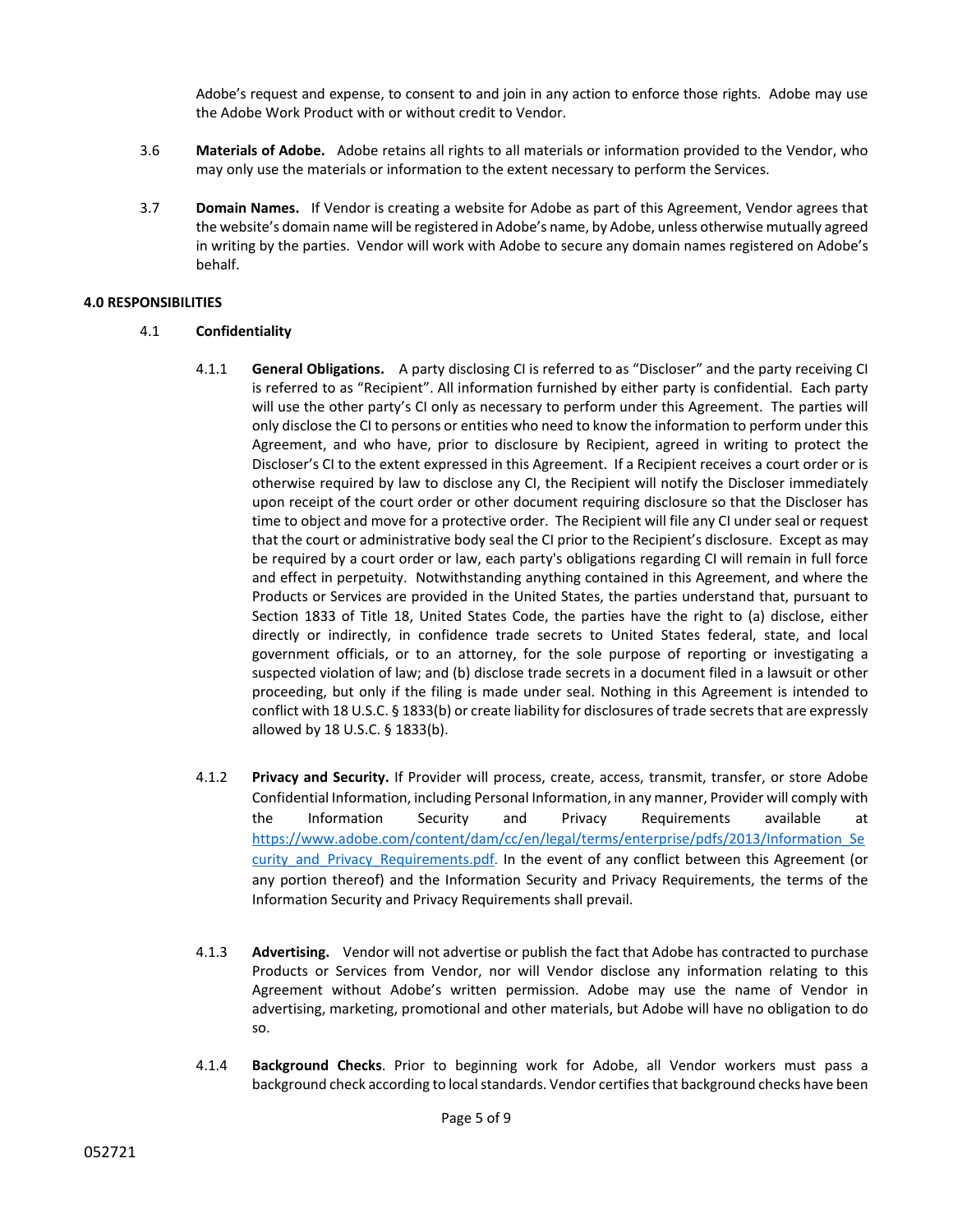completed, and successfully cleared, for all workers assigned to Adobe. Adobe reserves the right, from time to time, to audit redacted reports to ensure compliance with this requirement.

## 4.2 **Representations and Warranties.**

- 4.2.1 **Adobe Work Product.** Vendor represents and warrants: (a) the Adobe Work Product will be an original work of Vendor or, if Vendor has obtained all or part of the Adobe Work Product from one or more third parties, those third parties have or will have completely and fully assigned all rights in the materials to Vendor; (b) the Adobe Work Product will not contain anything of a libelous nature, nor be obscene according to applicable laws; (c) to the best knowledge of Vendor, neither the Adobe Work Product nor any element thereof infringes or will infringe the intellectual property rights of any third party ; (d) the Adobe Work Product will not be subject to any restrictions or to any, liens, mortgages, pledges, security interests, encumbrances, or encroachments; (e) Vendor, at its expense, has obtained or will obtain prior to its delivery of the Adobe Work Product to Adobe all authorizations, consents, licenses, and releases required to secure Adobe's ownership in the Adobe Work Product, and Vendor will provide all related evidence to Adobe upon Adobe's request; (f) the Adobe Work Product will not contain any code that is designed or intended to disrupt, disable, harm or otherwise substantially impede the normal operation of, or provide unauthorized access to a computer system, network, or other device on which the code is stored and installed or damage or destroy any data file without the user's consent; and (g) the Adobe Work Product will not contain any open source software licensed under the GNU Affero General Public License, the GNU General Public License, or any other license that may require Adobe to make any of its source code publicly available.
- 4.2.2 **Products.** Vendor represents and warrants that all Products furnished under this Agreement will:
	- (A) conform to all specifications and appropriate standards, be new, and be free from defects in material or workmanship;
	- (B) not contain any open source software code, or software code that could damage computers, networks or cause the unwanted disclosure, malicious encryption, or loss of data;
	- (C) conform to any samples or statements made on the packaging, labels, marketing materials, or advertisements for the Products;
	- (D) be adequately contained, packaged, marked, and labeled;
	- (E) be merchantable or of satisfactory quality, and safe and appropriate for the customary purpose for those Products; however, if Vendor knows or has reason to know Adobe's particular purpose for the Products, Vendor warrants that the Products will be fit for that particular purpose; and,
	- (F) comply with all applicable laws and not infringe the intellectual property rights of any third parties.
- 4.2.3 **Services.** Vendor represents and warrants that it will perform the Services with personnel who have the requisite experience and qualifications; to a quality standard commensurate with Vendor's industry; and in a timely, professional, and workmanlike manner.
- 4.2.4 **Price.** Vendor warrants that prices shown on the Agreement will be complete, and no additional charges of any type will be added without Adobe's written consent.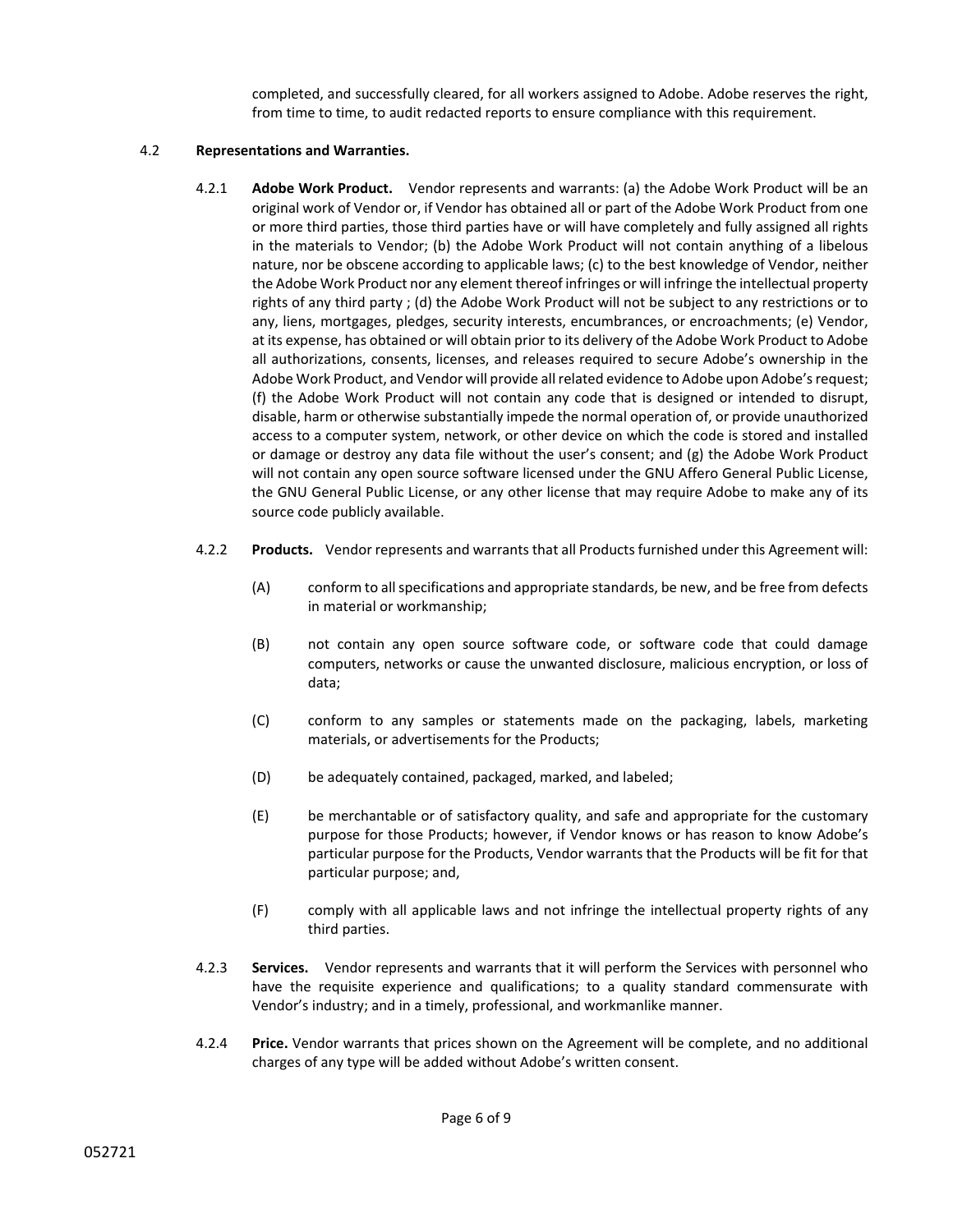## **4.3 Compliance**

- 4.3.1 **General.** Inspection, test, acceptance, or use of the Adobe Work Product and Products or Services will not affect Vendor's obligations under these warranties. Vendor's warranties apply to Adobe, its successors and assigns. Vendor agrees to promptly replace or correct defects of any Services or Products not conforming to the warranties, without expense to Adobe, when notified of the nonconformity by Adobe and requested to do so by Adobe. If Vendor fails to correct defects in or promptly replace nonconforming Products or Services Adobe, after reasonable notice to Vendor, may make corrections or replace the affected Products and Services and charge Vendor for Adobe's cost in doing so.
- 4.3.2 **Compliance with laws.** Adobe is an equal opportunity employer and federal contractor or subcontractor. Consequently, the parties agree that, as applicable, they will abide by the requirements of 41 CFR 60-1.4(a), 41 CFR 60-300.5(a) and 41 CFR 60-741.5(a) and that these laws are incorporated herein by reference. These regulations prohibit discrimination against qualified individuals based on their status as protected veterans or individuals with disabilities and prohibit discrimination against all individuals based on their race, color, religion, sex, sexual orientation, gender identity or national origin. These regulations require that covered prime contractors and subcontractors take affirmative action to employ and advance in employment individuals without regard to race, color, religion, sex, sexual orientation, gender identity, national origin, protected veteran status or disability. The parties also agree that, as applicable, they will abide by the requirements of Executive Order 13496 (29 CFR Part 471, Appendix A to Subpart A), relating to the notice of employee rights under federal labor laws, and other Adobe policies, including the following:
	- **(A)** Commercial Email Guidelines currently available at: [http://www.adobe.com/content/dam/Adobe/en/legal/documents/CommercialEmailGuidel](http://www.adobe.com/content/dam/Adobe/en/legal/documents/CommercialEmailGuidelinesForURL.pdf) [inesForURL.pdf;](http://www.adobe.com/content/dam/Adobe/en/legal/documents/CommercialEmailGuidelinesForURL.pdf)
	- **(B)** Insider Trading Policy currently available at: [http://www.adobe.com/content/dam/acom/en/legal/documents/LGL-SOP-01-](http://www.adobe.com/content/dam/acom/en/legal/documents/LGL-SOP-01-002_Insider_Trading_ext.pdf) [002\\_Insider\\_Trading\\_ext.pdf](http://www.adobe.com/content/dam/acom/en/legal/documents/LGL-SOP-01-002_Insider_Trading_ext.pdf)
	- **(C)** Harassment and Discrimination Prevention Policy currently available at [http://www.adobe.com/content/dam/acom/en/legal/documents/HTR-SOP-01-](http://www.adobe.com/content/dam/acom/en/legal/documents/HTR-SOP-01-003_Harassment_and_Discrimination_Prevention_Policy.pdf) 003 Harassment and Discrimination Prevention Policy.pdf
	- **(D)** Business Partner Code of Conduct currently available at: [https://www.adobe.com/content/dam/acom/en/corporate-responsibility/pdfs/adobe](https://www.adobe.com/content/dam/acom/en/corporate-responsibility/pdfs/adobe-business-partner-code-of-conduct.pdf)[business-partner-code-of-conduct.pdf.](https://www.adobe.com/content/dam/acom/en/corporate-responsibility/pdfs/adobe-business-partner-code-of-conduct.pdf)
- 4.3.3 **Export Laws.** Vendor specifically acknowledges that the laws and regulations of the United States restrict the export and re-export of commodities and technical data of United States origin, which may include Adobe Work Product and Confidential Information. Vendor will not export or reexport any restricted Adobe Work Product or Confidential Information in any form, without the appropriate United States and foreign governmental licenses and Adobe's express prior written permission to do so, and Vendor will not under any circumstances export, or allow the export or re-export of, restricted Adobe Work Product, Confidential Information or any part thereof, to any person or destination prohibited under the United States Export Administration Regulations or similar statutes or regulations.
- 4.3.4 **Licenses.** If Vendor's provision of Services or Products requires that Vendor maintain any licenses, Vendor is responsible for all actions and costs necessary to obtain and maintain all licenses,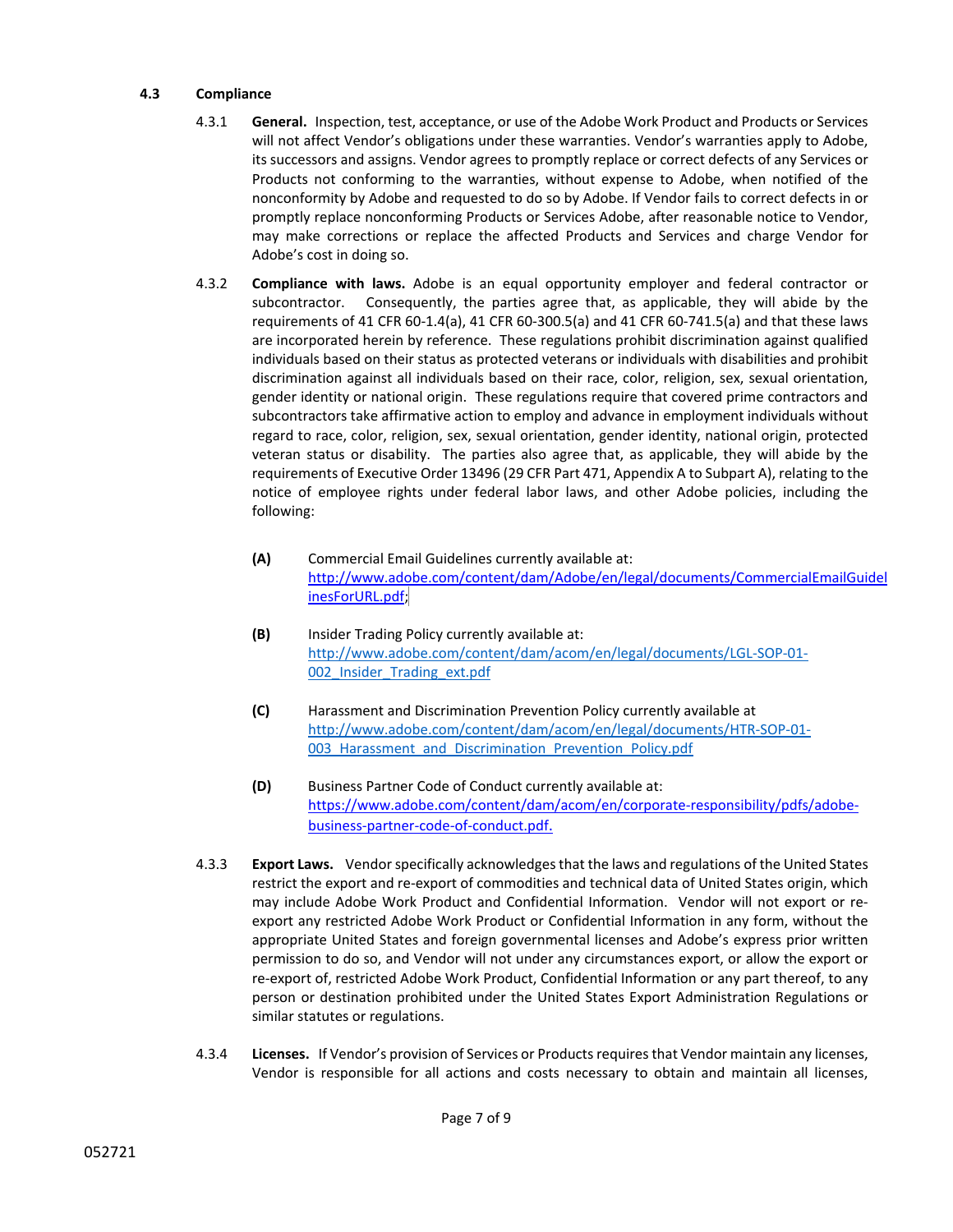permits, and other government authorizations applicable to the sale of Products or the supply of Services to Adobe pursuant to these GTCs, including any export licenses and permits.

4.3.5 **Indemnification.** Vendor will defend, indemnify and hold harmless Adobe, its officers, directors, employees, sub-licensees, customers and agents, against all damages, claims, liabilities, costs, losses, and expenses (including attorneys' fees) arising out of or resulting from Vendor's performance under or relating to this Agreement. Adobe will give Vendor prompt notice of any claims. Adobe may participate in the defense of any claim at its own expense. Vendor will not settle any claim without Adobe's written consent. From the date of notice of claim, Adobe will have the right to withhold any unpaid amounts due to Vendor.

### **4.4 Access to Adobe Network and Account Services**

4.4.1 **Terms.** Subject to Vendor's compliance with the terms and conditions herein, and any security policies which may be provided to Vendor from time to time by Adobe, Adobe may provide Vendor access to its Adobe Network and Account Services solely for conducting business for or on behalf of Adobe. Vendor agrees that Vendor will not introduce harmful code, malicious instructions, devices, or techniques that are capable of or are designed to covertly track computer usage or information, steal data, erase data or programming, infect, damage, or disable a computer system, network services or other services. Vendor agrees to employ appropriate remote access security measures, including any measures required by Adobe from time to time, and protect company assets, trade secrets, and systems. Vendor will not share Vendor's account name or password with anyone else, including other Adobe employees or family members. Vendor also agrees to use only properly licensed software when accessing Adobe Network and Account Services. Adobe may revoke such access at any time without cause at its sole discretion. Upon any revocation of Adobe Network and Account Services by Adobe, Vendor agrees to immediately forfeit access to the Adobe Network and Account Services and destroy any Confidential Information. Vendor will immediately notify Adobe if any Vendor employee with current Adobe network credentials ceases to be employed by Vendor. Vendor will remain liable for any actions of a terminated employee until Adobe is notified. Adobe is not responsible and shall have no liability for any malfunctions or damage caused to any non-Adobe owned computer equipment, operating system or software as a result of any software, operating system or other updates or upgrades, whether or not such updates or upgrades were performed, suggested or directed by Adobe. If Vendor is a company, Vendor agrees to maintain a list of all employees who have access to the Adobe Network and Account Services, the dates for which they had access to the Adobe Network and Account Services as well as the specific Adobe Network and Account Services they were able to access. Vendor also agrees to retain this list for a period of at least one (1) year after the termination of Adobe Network and Account Services as provided for in this section.

#### **5.0 GENERAL**

- 5.1 **Records; Audit.** Vendor will maintain complete and accurate records relevant to this Agreement. Adobe may audit any relevant records during Vendor's normal business hours, in a manner that will not unreasonably interfere with normal business operations. Adobe will give Vendor at least 7 days prior written notice and will not conduct audits more than once per year, except in follow-up to the discovery of material discrepancies, in which case the audits may be conducted as reasonably necessary under the circumstances and no later than 30 days after discovery of the material discrepancy. All audits will be at Adobe's expense, unless the audit finds a material error resulting in overpayment by Adobe, in which case Vendor will pay for the audit in addition to paying Adobe for any costs incurred or overpayment made. The results of any audit will be considered Confidential Information.
- 5.2 **Governing Law; Venue.** This Agreement will be governed by and construed substantively and procedurally (by excluding expressly the applicability of UCITA, or by the United Nations Conventions on Contracts for the International Sale of Products) as follows: